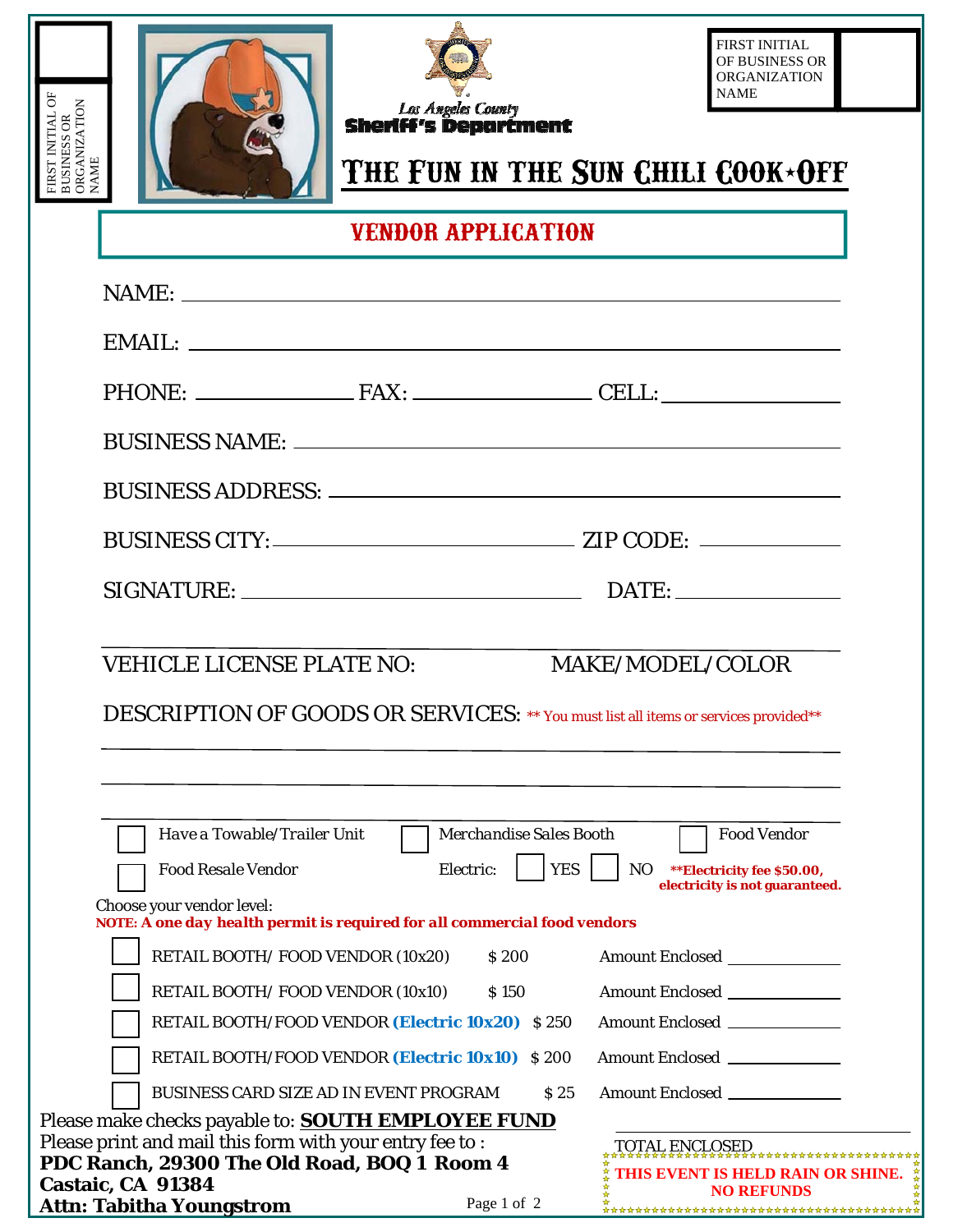

# THE FUN IN THE SUN CHILI COOK\*OFF

### **READ CAREFULLY:**

**ENFORCEMENT & PERMITS—** Decisions made by the Fun in the Sun Chili Cook-Off Committee are final. Vendor will comply with all laws and regulations. Vendor is responsible for obtaining necessary permits and licenses to operate and/or sell at this event. All permits, licenses and forms must be on display at the vendor's booth space.

### **LIABILITY:**

In consideration of acceptance of the right to participate, entrants and participants, by execution of the entry form, release and discharge the Los Angeles County Sheriff's Department, the Fun in the Sun Chili Cook-Off, and their officers, directors, employees, agents, representatives, volunteers, and anyone else connected with the management or representation of the Fun in the Sun Chili Cook-Off of and from any and all known or unknown damages, injuries, losses, judgments, and/or claims from any cause whatsoever that may be suffered by an entrant to his/her person or property. Further, each entrant expressly agrees to indemnify all of the foregoing entities, firms, persons and bodies from any and all liability occasioned or resulting from the conduct of entrants or any participant assisting or cooperating with entrant under the direction or control entrant.

#### I have read and agree with the LIABILITY portion of this form (please initial)

### **INSURANCE:**

The vendor shall obtain and keep in force until completion of the festival, including set up and tear down, a commercial general liability insurance contract with liability limits equal to or greater than \$1,000,000 each occurrence. The vendor shall provide a certificate of insurance to the Fun in the Sun Chili Cook-Off evidencing such coverage no later than October 1st. The CERTIFICATE must name: Los Angeles County Sheriff's Department, 4700 Ramona Blvd., Monterey Park, CA 91754. An ENDORSEMENT form, naming the Fun in the Sun Chili Cook-Off, its officers, agents and employees as additional insured must accompany the Certificate of Insurance.

I have read and agree with the INSURANCE portion of this form (please initial)

I understand and agree with the above terms and conditions. I understand that I may be removed from the event or denied the ability to set-up at the event without refund if this agreement is violated or if the event staff deems my behavior inappropriate.

Signature:

Date:

| <b>FOR OFFICE USE ONLY</b>    |                        |                                            |                            |  |  |  |  |
|-------------------------------|------------------------|--------------------------------------------|----------------------------|--|--|--|--|
| <b>Application Check No:</b>  | <b>Amount Paid:</b>    | Date Received:                             | Return Entry: YES NO       |  |  |  |  |
| Electric: YES NO              | Special Needs: YES NO  | <b>Confirmation Mailed On:</b>             | <b>Assigned Booth No.:</b> |  |  |  |  |
| Food Merchandise Exhibit Home | Booth Accepted: YES NO | Insurance Received: YES<br>NO <sub>1</sub> | Forms Complete: YES NO     |  |  |  |  |
| Entered By:                   | Denial Mailed On:      | Comments:                                  |                            |  |  |  |  |